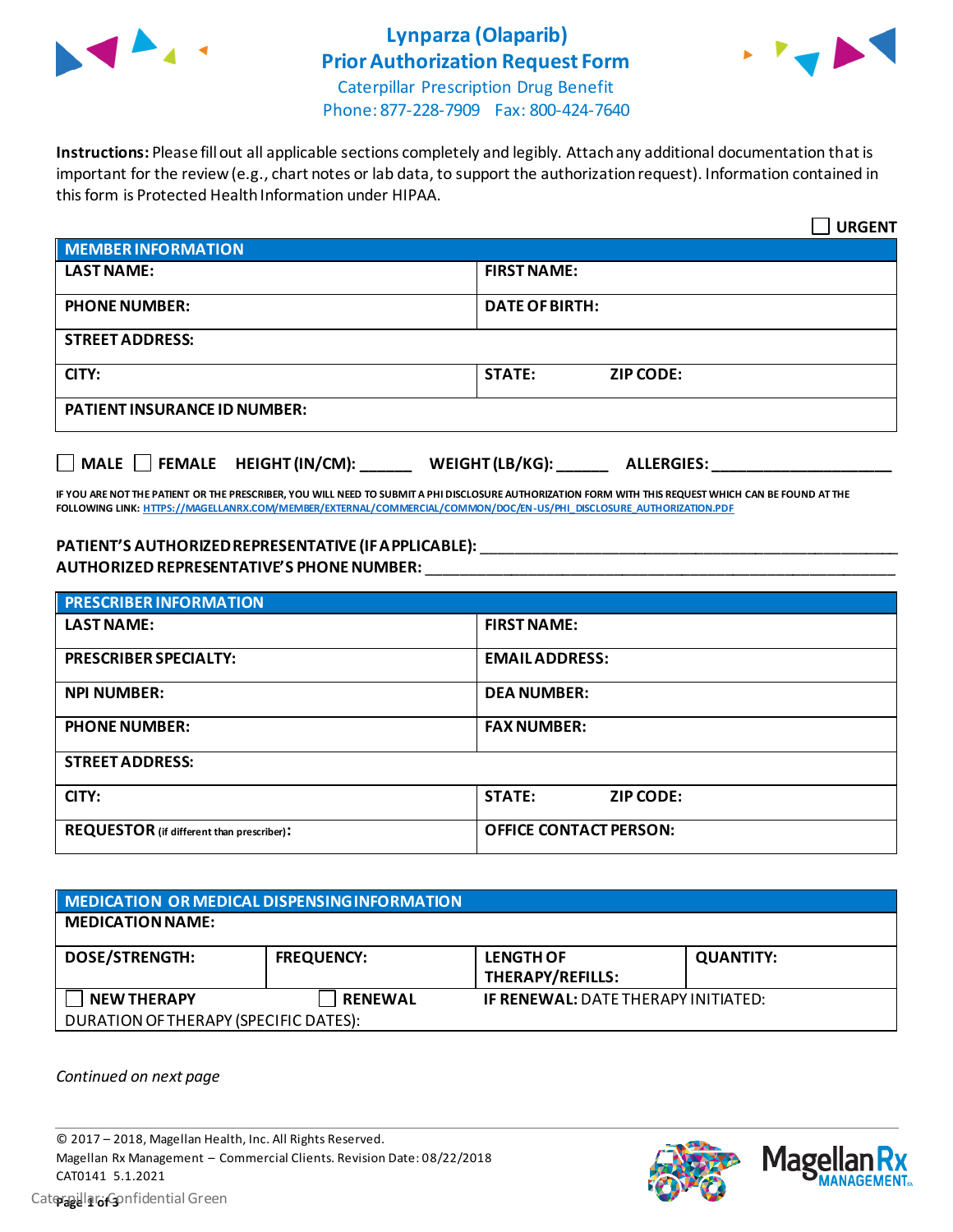

# **Lynparza (Olaparib) Prior Authorization Request Form**



Caterpillar Prescription Drug Benefit Phone: 877-228-7909 Fax: 800-424-7640

| MEMBER'S LAST NAME: NAME AND A SERIES AND A SERIES OF STRING AND A STRING OF STRING AND A STRING OF STRING AND                                                                                                                                                                                                                       | MEMBER'S FIRST NAME:                                                                              |                                                                                                                                                                                                                                |  |  |
|--------------------------------------------------------------------------------------------------------------------------------------------------------------------------------------------------------------------------------------------------------------------------------------------------------------------------------------|---------------------------------------------------------------------------------------------------|--------------------------------------------------------------------------------------------------------------------------------------------------------------------------------------------------------------------------------|--|--|
|                                                                                                                                                                                                                                                                                                                                      | 1. HAS THE PATIENT TRIED ANY OTHER MEDICATIONS FOR THIS CONDITION?   YES (if yes, complete below) | NO                                                                                                                                                                                                                             |  |  |
| <b>MEDICATION/THERAPY (SPECIFY</b><br>DRUG NAME AND DOSAGE):                                                                                                                                                                                                                                                                         | <b>DURATION OF THERAPY (SPECIFY</b><br>DATES):                                                    | <b>RESPONSE/REASON FOR</b><br><b>FAILURE/ALLERGY:</b>                                                                                                                                                                          |  |  |
| <b>2. LIST DIAGNOSES:</b>                                                                                                                                                                                                                                                                                                            |                                                                                                   | ICD-10:                                                                                                                                                                                                                        |  |  |
| □ Metastatic castration-resistant prostate cancer<br>□ Other diagnosis: ____________________ICD-10__________________________________                                                                                                                                                                                                 |                                                                                                   |                                                                                                                                                                                                                                |  |  |
| PRIOR AUTHORIZATION.                                                                                                                                                                                                                                                                                                                 | 3. REQUIRED CLINICAL INFORMATION: PLEASE PROVIDE ALL RELEVANT CLINICAL INFORMATION TO SUPPORT A   |                                                                                                                                                                                                                                |  |  |
| Is patient using drug as part of a clinical trial? $\Box$ Yes $\Box$ No                                                                                                                                                                                                                                                              |                                                                                                   |                                                                                                                                                                                                                                |  |  |
| For metastatic castration-resistant prostate cancer, please answer the following:<br>Does patient's cancer have one of the following deleterious or suspected deleterious germline or somatic<br>mutations for homologous recombination repair (HRR): BRCA1, BRCA2, ATM? $\Box$ Yes $\Box$ No<br>Please submit tumor genetic report. |                                                                                                   |                                                                                                                                                                                                                                |  |  |
| Did patient experience disease progression on prior treatment with enzalutamide(Xtandi)? $\Box$ Yes $\Box$ No<br>Please submit chart notes.                                                                                                                                                                                          |                                                                                                   |                                                                                                                                                                                                                                |  |  |
| Did patient experience disease progression on prior treatment with abiraterone(Zytiga)? $\Box$ Yes $\Box$ No<br>Please submit chart notes.                                                                                                                                                                                           |                                                                                                   |                                                                                                                                                                                                                                |  |  |
| Is patient's serum testosterone level, measured within the past month, 50 ng/dL or less? $\Box$ Yes $\Box$ No<br>Please submit lab report.                                                                                                                                                                                           |                                                                                                   |                                                                                                                                                                                                                                |  |  |
| Has the patient received prior treatment with mitoxantrone OR cyclophosphamide OR platinum-based<br>chemotherapy OR another PARP inhibitor? □ Yes □ No                                                                                                                                                                               |                                                                                                   |                                                                                                                                                                                                                                |  |  |
| Are there any other comments, diagnoses, symptoms, medications tried or failed, and/or any other information the<br>physician feels is important to this review?                                                                                                                                                                     |                                                                                                   |                                                                                                                                                                                                                                |  |  |
| Please note: Not all drugs/diagnosis are covered on all plans. This request may be denied unless all required<br>information is received.                                                                                                                                                                                            |                                                                                                   |                                                                                                                                                                                                                                |  |  |
| ATTESTATION: I attest the information provided is true and accurate to the best of my knowledge. I understand that<br>the Health Plan, insurer, Medical Group or its designees may perform a routine audit and request the medical<br>information necessary to verify the accuracy of the information reported on this form.         |                                                                                                   |                                                                                                                                                                                                                                |  |  |
|                                                                                                                                                                                                                                                                                                                                      | Prescriber Signature or Electronic I.D. Verification: ___________________________                 | Date: the contract of the contract of the contract of the contract of the contract of the contract of the contract of the contract of the contract of the contract of the contract of the contract of the contract of the cont |  |  |